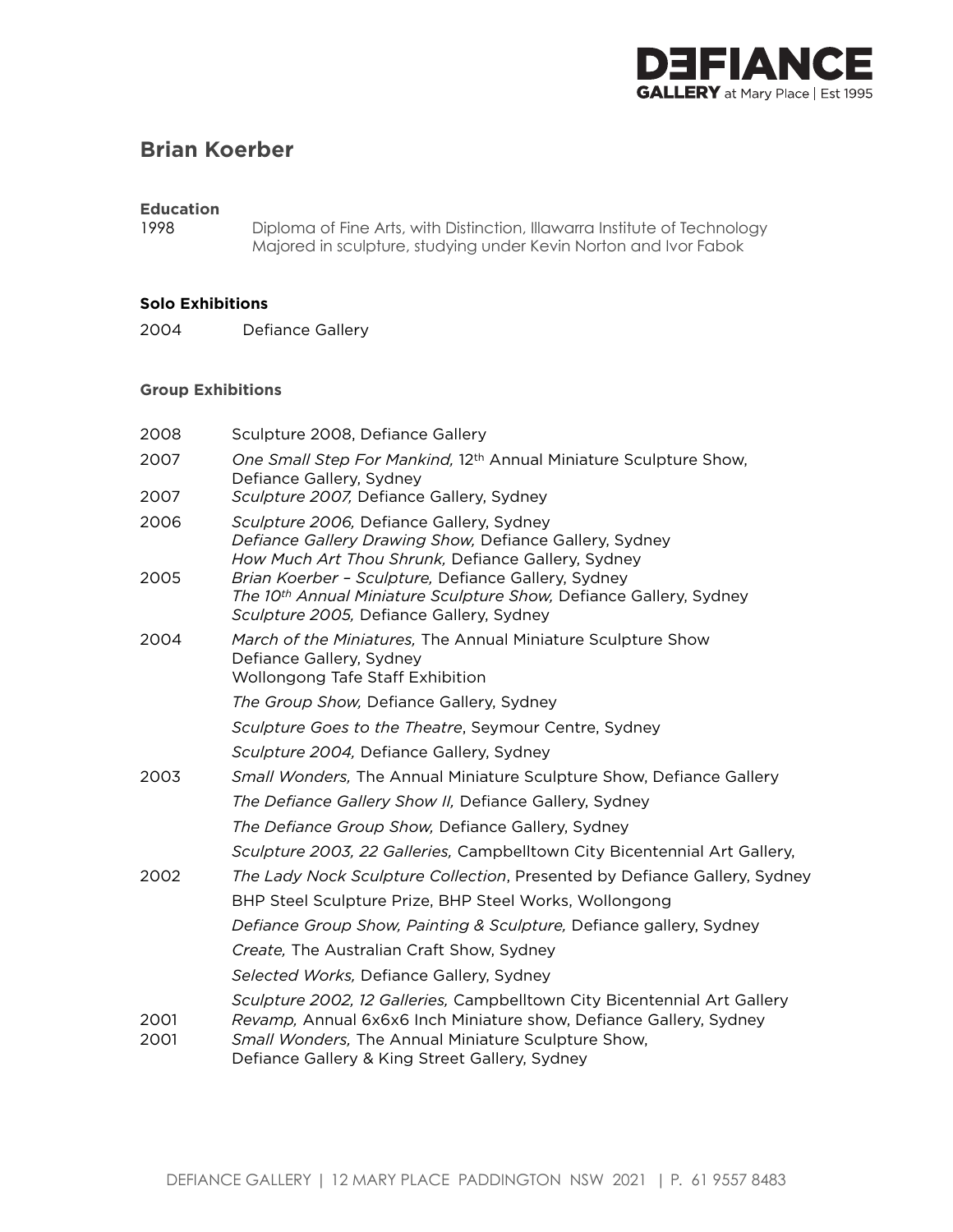|      | Pamela Cowper & Brian Koerber - New Works, Defiance Gallery, Sydney<br>16, Mary Place Gallery, Sydney                                                                         |
|------|-------------------------------------------------------------------------------------------------------------------------------------------------------------------------------|
|      | Sculpture 2001, Access Contemporary Art Gallery,                                                                                                                              |
|      | Defiance Gallery, Sydney,                                                                                                                                                     |
|      | Campbelltown City Bicentennial Art Gallery                                                                                                                                    |
|      | The Importance of Being Small, The Annual Miniature Sculpture Show,                                                                                                           |
|      | Defiance Gallery & King Street Gallery, Sydney<br>Various Views, Defiance Gallery, Sydney                                                                                     |
| 2000 | Waverley Art Prize, Waverley Woollahra Arts Centre, Sydney                                                                                                                    |
| 1999 | Big Thoughts, Small Works, Defiance Gallery, Sydney                                                                                                                           |
|      | Still Life, King Street Gallery and Defiance Gallery, Sydney                                                                                                                  |
|      | Out of Wollongong, Defiance Gallery, Sydney                                                                                                                                   |
|      | Five Easy Pieces, Defiance Gallery, Sydney                                                                                                                                    |
|      | Waverley Art Prize, Waverley Woollahra Arts Centre, Sydney                                                                                                                    |
| 1998 | Sculpture by the Sea, Sydney Water Board, Bondi                                                                                                                               |
| 1998 | Defiance Group Show & Gallery Opening, Defiance Gallery, Sydney<br>The Tin Tin Show, Karoona Gallery, Illawarra Institute of Technology<br>Seeds, Project Gallery, Wollongong |
|      | Seeds, Mary Place Gallery, Sydney                                                                                                                                             |
|      | 3 Up - Nigel Harrison, Brian Koerber & Russell McQuilty, Defiance Gallery,<br>Sydney                                                                                          |
|      | Defiant 6, The Annual Miniature Show, Defiance Gallery, Sydney                                                                                                                |

#### **Prizes and Residencies**

| 2002 | BHP Steel Sculpture Prize, Joint Winner                                                         |
|------|-------------------------------------------------------------------------------------------------|
| 2000 | Waverley Art Prize, Highly Commended, (Sculpture section)                                       |
| 1999 | Waverley Art Prize, Joint Winner Open Prize, Acquisitive<br>Winner Sculpture Prize, Acquisitive |
| 1998 | Waverley Art Prize, Highly Commended, Sculpture Prize<br>Commended, Drawing Prize               |
| 1997 | Waverley Art Prize, Winner Sculpture Prize                                                      |

## **Collections**

Jackson Smith Collection Waverley Council

## **Selected Bibliography**

2002 Martin - Chew, Louise., 'Re-birth of Sculpture in Australia', Art in Australia, Vol 40, No.1, Spring